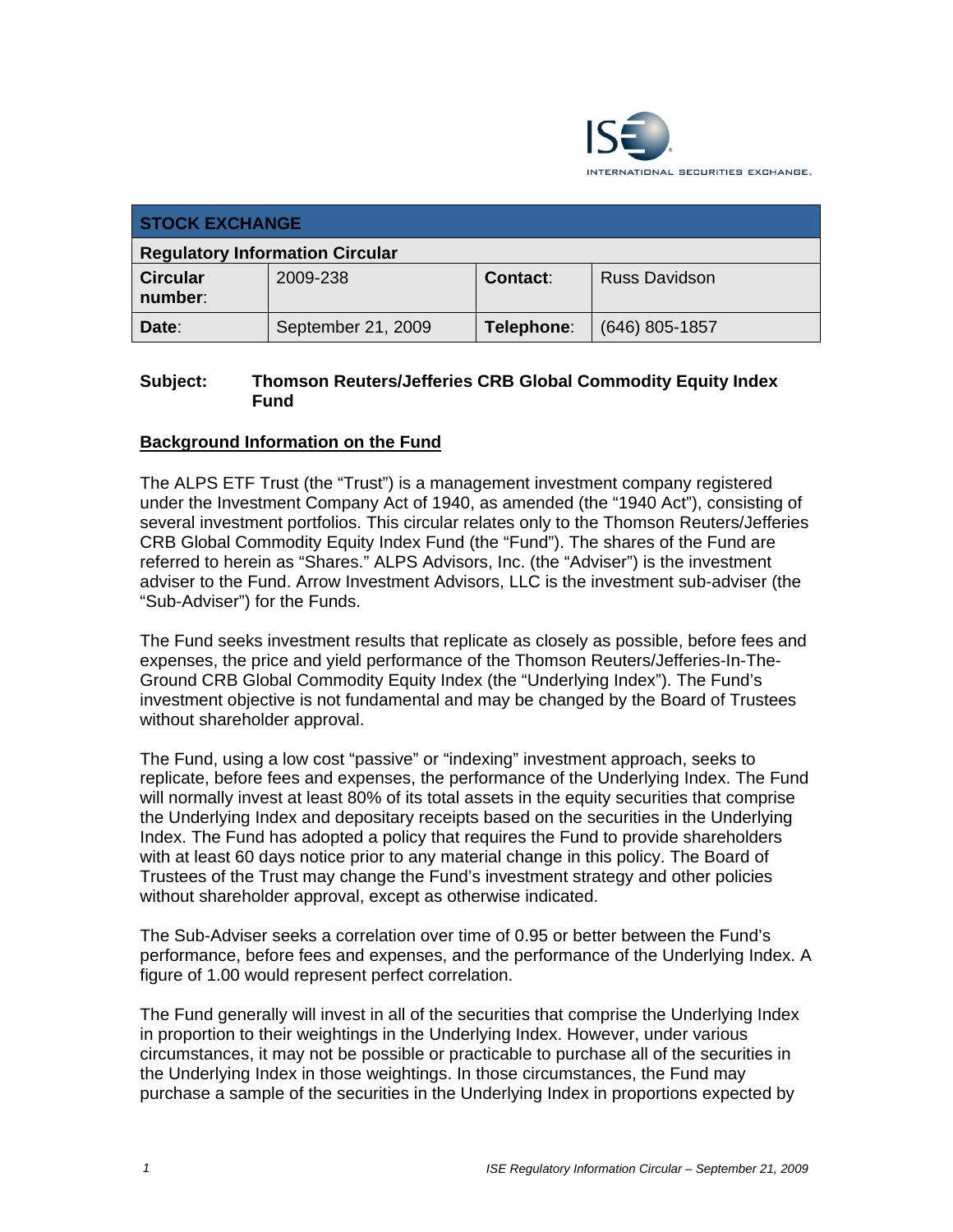the Sub-Adviser to replicate generally the performance of the Underlying Index as a whole. There may also be instances in which the Sub-Adviser may choose to overweight another security in the Underlying Index, purchase (or sell) securities not in the Underlying Index which the Sub-Adviser believes are appropriate to substitute for one or more Underlying Index components or utilize various combinations of other available investment techniques, in seeking to replicate, before fees and expenses, the performance of the Underlying Index. In addition, from time to time securities are added to or removed from the Underlying Index. The Fund may sell securities that are represented in the Underlying Index or purchase securities that are not yet represented in the Underlying Index in anticipation of their removal from or addition to the Underlying Index.

The Underlying Index is a modified capitalization-weighted, float-adjusted, rules-based index designed to track the overall performance of a global universe of listed companies engaged in the production and distribution of commodities and commodity-related products and services in the following sectors: agriculture, base/industrial metals, energy and precious metals.

The agriculture sector includes companies engaged in the manufacture and production of seeds, traits (seed characteristics attained through genetic modification), chemicals and fertilizers, farm machinery, equipment and irrigation, agricultural products, and livestock and aquaculture. The base/industrial metals sector includes companies engaged in the production of aluminum, steel, uranium, and diversified metals and mining. The energy sector includes companies engaged in the production of coal and consumable fuels, integrated oil and gas, oil and gas exploration and production, oil and gas drilling, oil and gas equipment and services, oil and gas refining and marketing, and oil and gas storage and transportation (excluding shipping). The precious metals sector includes companies engaged in the mining and production of gold and precious metals and minerals.

The Underlying Index is divided into the four sectors described above. The Index Provider seeks to use production data to assign the fixed aggregate weight of each sector, standardized based on the average U.S. dollar prices of the relevant commodities. Where production data is unavailable, unreliable or insufficient, the Index Provider seeks to supplement production data and estimates with other types of data that the Index Provider deems reliable. Sector weights are revised annually and may be changed in connection with the June rebalancing, with at least fourteen days of prior public disclosure. Sector weights are revised annually. Individual companies are weighted within their sectors based on a capitalization weighting methodology, adjusted for free float and then modified by the applicable sector weight. Company weights may be further modified, if required, to ensure compliance with the diversification requirements of Subchapter M of the Internal Revenue Code of 1986, as amended (the "Internal Revenue Code"), and to account for other considerations set forth in the official rule book. The methodology used by the Index Provider to determine sector weighting in the Underlying Index seeks to include commodities based on the relative dollar value of such commodities produced annually worldwide. The methodology does not seek to equally weight each sector in the Underlying Index and, furthermore, there is no limitation on the portion of the Underlying Index that may be focused in one of the four sectors.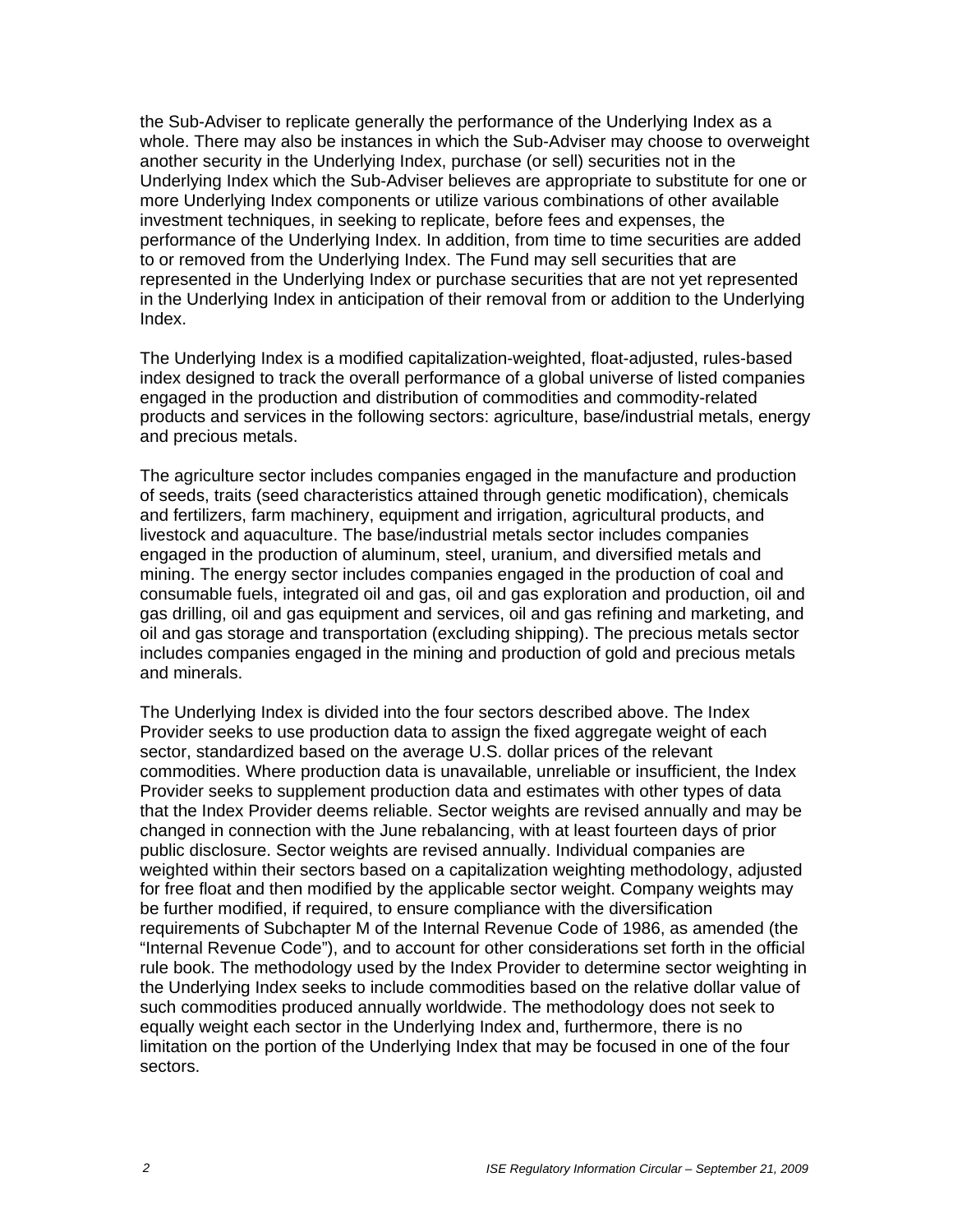As of June 30, 2009, the Underlying Index included 150 securities of companies with a market capitalization range of between approximately \$1.28 billion and \$366.64 billion. As of that date, approximately 32% of the weight of the Underlying Index reflected companies domiciled in the United States. These values can change over time within the constraints of the existing rulebook for the Underlying Index, and the rulebook can be modified by the Index Committee for the Underlying Index.

The Underlying Index is rebalanced quarterly on the third Friday of the last month of each calendar quarter. Sector weights are adjusted to reflect the annually revised sector weight at each rebalancing. Sector weights are revised annually on the third Friday of June. Share weights of the constituents remain constant between quarters, except in the event of certain types of corporate actions, including stock splits and reverse stock splits. Share weights of the Underlying Index are not adjusted between rebalancing dates for shares issued or shares repurchased.

Please see the Fund's prospectus for additional information concerning the Fund and its investment objectives.

As described more fully in the Trust's prospectus and Statement of Additional Information, the Fund will issue and redeem Shares on a continuous basis at their net asset value ("NAV") only in large blocks of 50,000 Shares (each, a "Creation Unit"). Creation Units will be issued and redeemed principally in-kind for securities included in the underlying index. Except when aggregated in Creation Units, the Shares may not be redeemed with the Fund.

Income dividends, if any, are distributed to shareholders quarterly. Net capital gains are distributed at least annually.

Shares are held in book-entry form, which means that no Share certificates are issued. The Depository Trust Company or its nominee is the record owner of all outstanding Shares of the Funds and is recognized as the owner of all Shares for all purposes. The NAV per Share for the Fund is computed by dividing the value of the net assets of the Fund (i.e., the value of its total assets less total liabilities) by the total number of Shares outstanding. Expenses and fees are accrued daily and taken into account for purposes of determining NAV. The NAV for the Funds will be calculated and disseminated daily after 4:00 pm ET each trading day. Any assets or liabilities denominated in currencies other than the U.S. dollar are converted into U.S. dollars at the current market rates on the date of valuation as quoted by one or more sources.

The registration statement for the Fund describes the various fees and expenses for the Fund's Shares. For a more complete description of the Fund and the underlying Index, visit the Fund's website at www.alpsetfs.com.

#### **Purchases and Redemptions in Creation Unit Size**

Exchange members and member organizations are hereby informed that procedures for purchases and redemptions of Shares in Creation Unit Size are described in the Funds' prospectus and Statement of Additional Information, and that Shares are not individually redeemable but are redeemable only in Creation Unit Size aggregations or multiples thereof.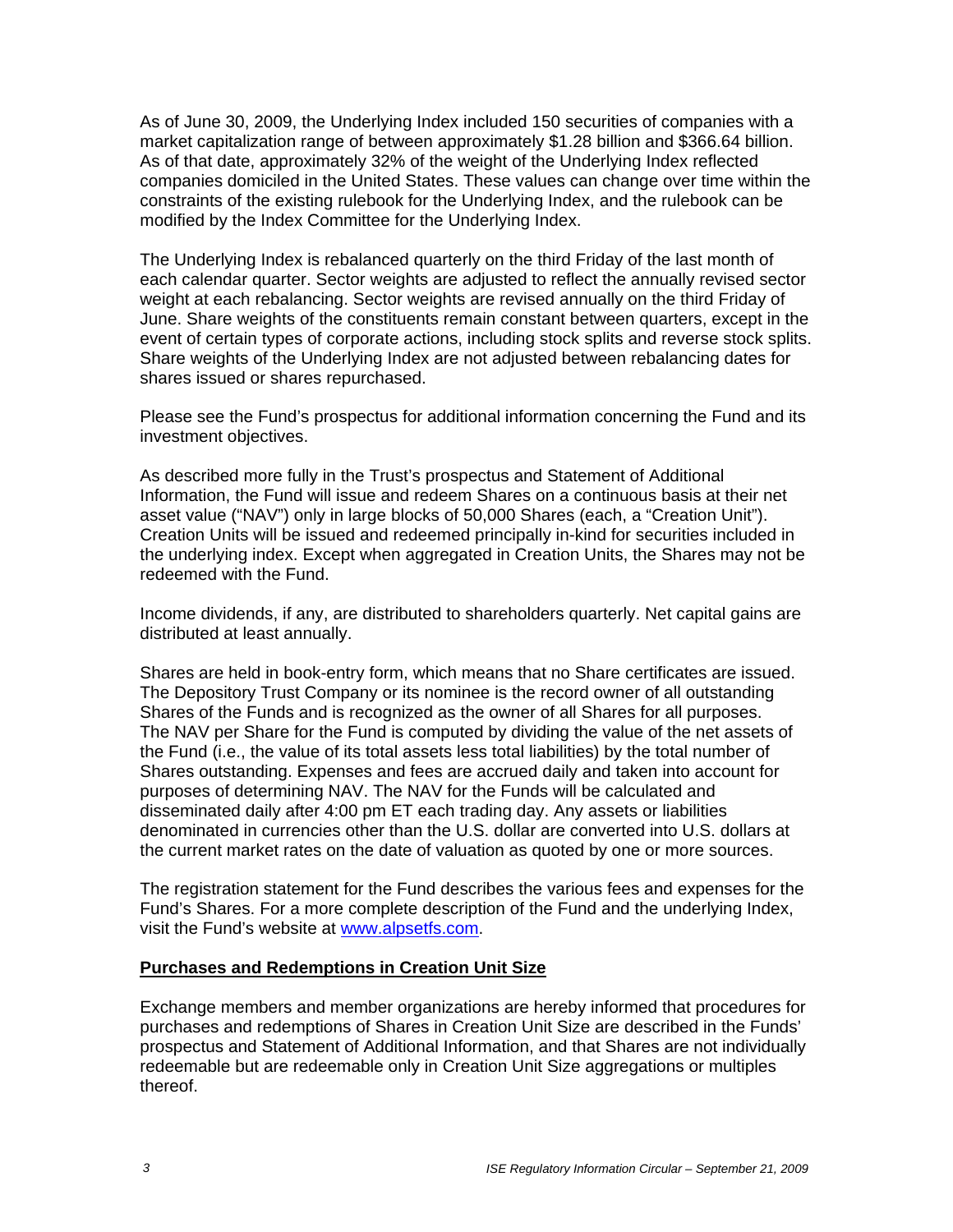# **Principal Risks**

Interested persons are referred to the discussion in the prospectus for the Fund of the principal risks of an investment in the Fund. These include tracking error risk (factors causing the Fund's performance to not match the performance of the underlying index), market trading risk (for example, trading halts, trading above or below net asset value), investment style risk, sector risk, investment approach risk, non-diversification risk, issuer-specific risk, management risk, commodity risk, sector risk and foreign investment risk.

#### **Exchange Rules Applicable to Trading in the Shares**

The Shares are considered equity securities, thus rendering trading in the Shares subject to the Exchange's existing rules governing the trading of equity securities.

#### **Trading Hours**

Trading in the Shares on ISE is on a UTP basis and is subject to ISE equity trading rules. The Shares will trade from 8:00 a.m. until 8:00 p.m. Eastern Time. Equity Electronic Assess Members ("Equity EAMs") trading the Shares during the Extended Market Sessions are exposed to the risk of the lack of the calculation or dissemination of underlying index value or intraday indicative value ("IIV"). For certain derivative securities products, an updated underlying index value or IIV may not be calculated or publicly disseminated in the Extended Market hours. Since the underlying index value and IIV are not calculated or widely disseminated during Extended Market hours, an investor who is unable to calculate implied values for certain derivative securities products during Extended Market hours may be at a disadvantage to market professionals.

#### **Trading Halts**

ISE will halt trading in the Shares in accordance with ISE Rule 2101(a)(2)(iii). The grounds for a halt under this Rule include a halt by the primary market because it stops trading the Shares and/or a halt because dissemination of the IIV or applicable currency spot price has ceased, or a halt for other regulatory reasons. In addition, ISE will stop trading the Shares if the primary market de-lists the Shares.

#### **Delivery of a Prospectus**

Pursuant to federal securities laws, investors purchasing Shares must receive a prospectus prior to or concurrently with the confirmation of a transaction. Investors purchasing Shares directly from the Fund (by delivery of the Deposit Amount) must also receive a prospectus.

Prospectuses may be obtained through the Distributor or on the Fund's website. The Prospectus does not contain all of the information set forth in the registration statement (including the exhibits to the registration statement), parts of which have been omitted in accordance with the rules and regulations of the SEC. For further information about the Fund, please refer to the Trust's registration statement.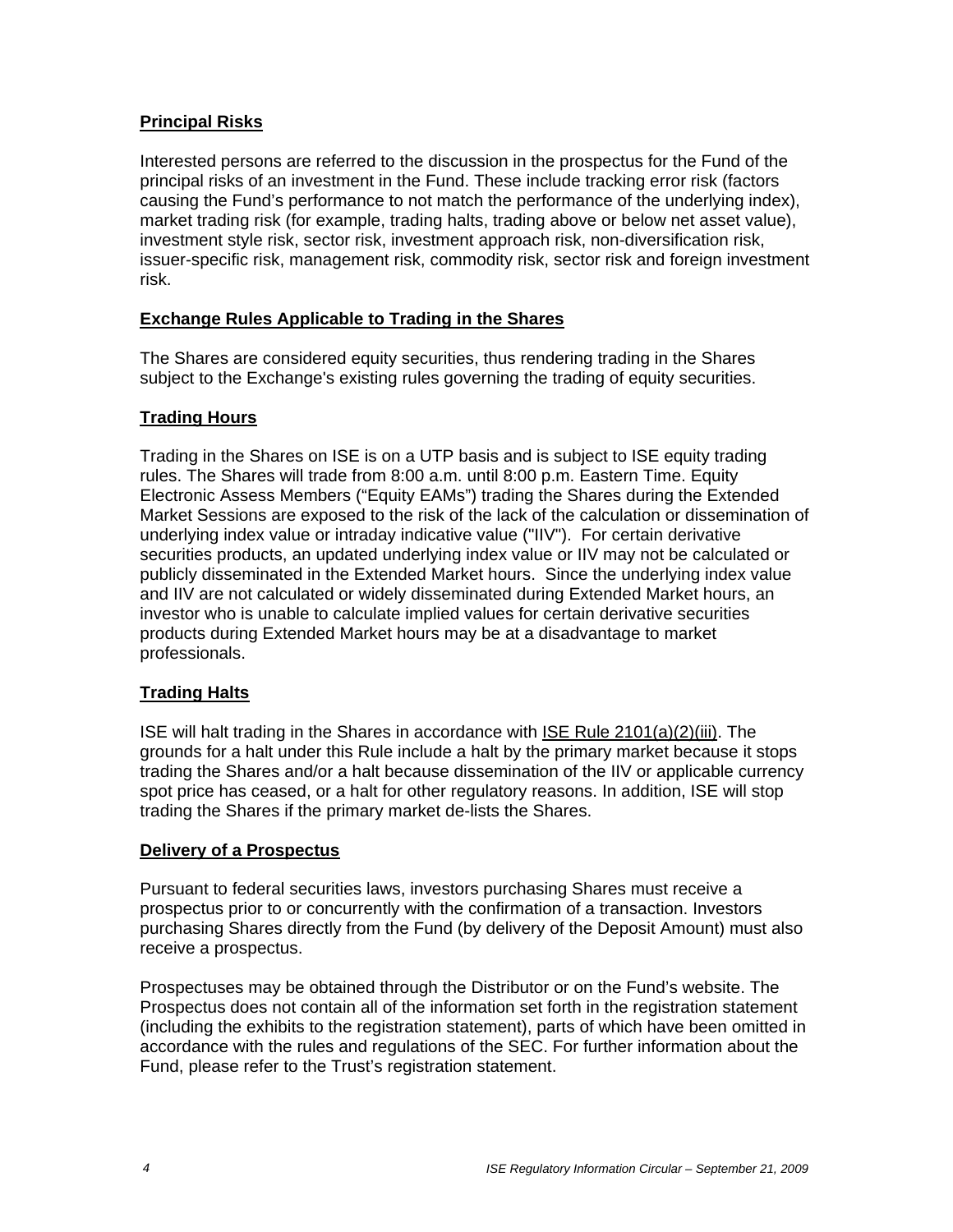# **Exemptive, Interpretive and No-Action Relief Under Federal Securities Regulations**

The SEC has issued exemptive, interpretive or no-action relief from certain provisions of rules under the Securities Exchange Act of 1934 (the "Act") regarding trading in the above mentioned exchange-traded Fund.

# **Regulation M Exemptions**

Generally, Rules 101 and 102 of Regulation M prohibit any "distribution participant" and its "affiliated purchasers" from bidding for, purchasing, or attempting to induce any person to bid for or purchase any security which is the subject of a distribution until after the applicable restricted period, except as specifically permitted in Regulation M. The provisions of the Rules apply to underwriters, prospective underwriters, brokers, dealers, and other persons who have agreed to participate or are participating in a distribution of securities.

The Commission issued a No-Action Letter by which persons participating in a distribution of shares of a fund may engage in secondary market transactions in such shares during their participation in such a distribution, despite the requirements of from Rule 101 under Regulation M. In addition, the SEC has permitted persons who may be deemed to be participating in the distribution of shares of a fund (i) to purchase securities for the purpose of purchasing creation unit aggregations of fund shares and (ii) to tender securities for redemption in Creation Unit Aggregations. Further, the Commission has clarified that the tender of fund shares to the Fund for redemption does not constitute a bid for or purchase of any of the Funds' securities during the restricted period of Rule 101. The Commission has issued a No-Action Letter to paragraph (e) of Rule 102 under Regulation M which allow the redemption of fund shares in creation unit aggregations during the continuous offering of shares.

# **Customer Confirmations for Creation or Redemption of Fund Shares (SEC Rule 10b-10)**

Broker–dealers who handle purchases or redemptions of Fund shares in Creation Units for customers will be permitted to provide such customers with a statement of the number of Creation Unit Aggregations created or redeemed without providing a statement of the identity, number and price of shares of the individual securities tendered to the Fund for purposes of purchasing creation unit aggregations ("Deposit Securities") or the identity, number and price of shares to be delivered by the Trust to the redeeming holder ("Redemption Securities"). The composition of the securities required to be tendered to the Fund for creation purposes and of the securities to be delivered on redemption will be disseminated each business day and will be applicable to requests for creations or redemption, as the case may be, on that day. This exemptive relief under Rule 10b-10 with respect to creations and redemptions is subject to the following conditions:

- 1) Confirmations to customers engaging in creations or redemptions must state that all information required by Rule 10b-10 will be provided upon request;
- 2) Any such request by a customer for information required by Rule 10b-10 will be filed in a timely manner, in accordance with Rule 10b-10(c);
- 3) Except for the identity, number and price of shares of the component securities of the Deposit Securities and Redemption Securities, as described above,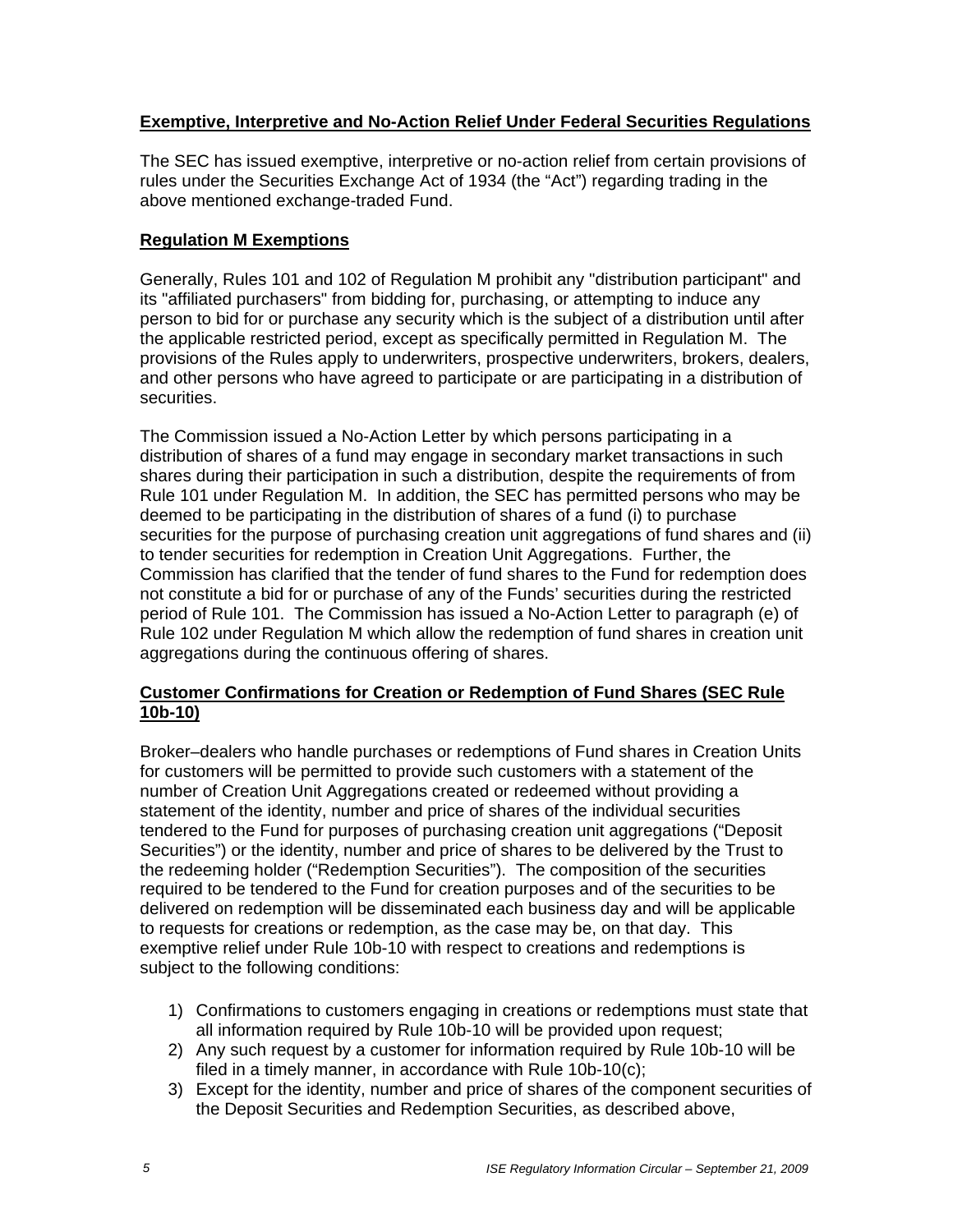confirmations to customers must disclose all other information required by Rule 10b-10(a).

### **SEC Rule 14e-5**

The Commission has permitted any person acting as a dealer-manager of a tender offer for a component security of fund (1) to redeem fund shares in creation unit aggregations from the issuer that may include a security subject to such tender offer and (2) to purchase fund shares during such tender offer. In addition, a No-Action has been issued under Rule 14e-5 states that if a broker-dealer acting as a dealer-manager of a tender offer for a security of the Fund purchases or arranges to purchase such securities in the secondary market for the purpose of tendering such securities to purchase one or more creation unit aggregations of shares, it must be made in conformance with the following:

- i. such bids or purchases are effected in the ordinary course of business, in connection with a basket of 20 or more securities in which any security that is the subject of a distribution, or any reference security, does not comprise more than 5% of the value of the basket purchased; or
- ii. purchases are effected as adjustments to such basket in the ordinary course of business as a result of a change in the composition of the underlying index; and
- iii. such bids or purchases are not effected for the purpose of facilitating such tender offer.

# **Section 11(d)(1); SEC Rules 11d1-1 and 11d1-2**

Section 11(d)(1) of the Act generally prohibits a person who is both a broker and a dealer from effecting any transaction in which the broker-dealer extends credit to a customer on any security which was part of a new issue in the distribution of which he participated as a member of a selling syndicate or group within thirty days prior to such transaction. The Commission has clarified that Section 11(d)(1) does not apply to broker-dealers that are not authorized participants (and, therefore, do not create creation unit aggregations) that engage in both proprietary and customer transactions in shares of a fund in the secondary market, and for broker-dealer authorized participants that engage in creations of creation unit aggregations. This relief is subject to specific conditions, including the condition that such broker-dealer (whether or not an authorized participant) does not, directly or indirectly, receive from the fund complex any payment, compensation or other economic incentive to promote or sell the shares of a fund to persons outside the fund complex, other than non-cash compensation permitted under NASD Rule 2830 (I)(5)(A), (B) or (C). See letter dated November 22, 2005 from Brian A Bussey, Assistant Chief Counsel, Division of Market Regulation, to Barclays Global Investors, N.A., dated November 22, 2005. The Commission has issued a No-Action Letter under Section 11(d)(1) of the Act states that broker-dealers may treat shares of a fund, for purposes of Rule 11d1-2, as "securities issued by a registered open-end investment company as defined in the Investment Company Act" and thereby extend credit or maintain or arrange for the extension or maintenance of credit on shares that have been owned by the persons to whom credit is provided for more than 30 days, in reliance on the exemption contained in the rule.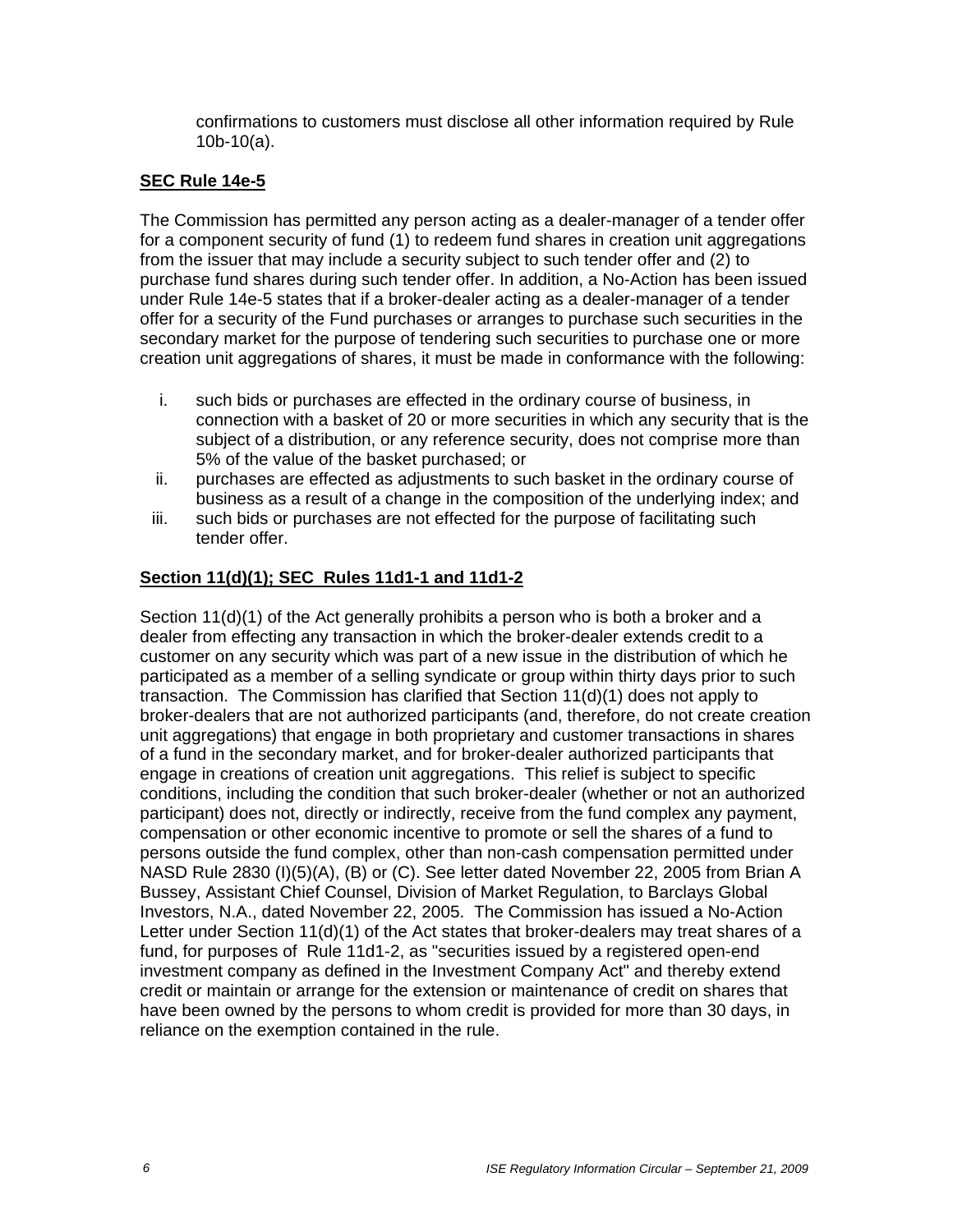#### **SEC Rule 15c1-5 and 15c1-6**

The SEC has taken a no-action position with respect to Rule15c1-5 and Rule15c1-6 as to the required disclosure of control by a broker or dealer with respect to creations and redemptions of Fund shares and secondary market transactions therein.

**This Regulatory Information Circular is not a statutory Prospectus. Equity EAMs should consult the Trust's Registration Statement, SAI, Prospectus and the Fund's website for relevant information.**